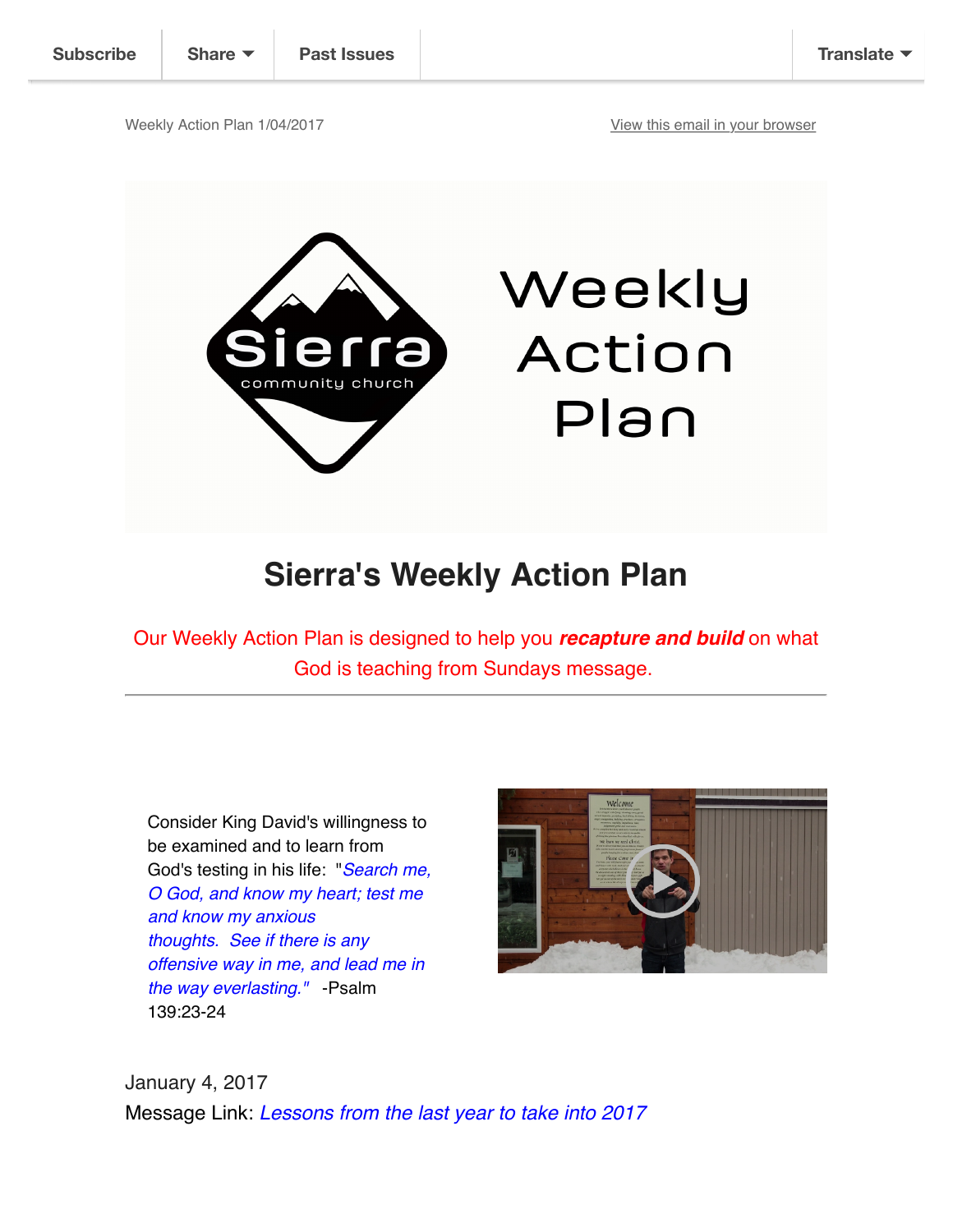Like it or not the habits we form have enormous power in our lives. A few years ago I was shocked to read that, *"One study by Duke University researchers found that more than 40% of the actions people performed each day weren't actual decisions, but habits."* (The Power of Habit by Charles Duhigg)



Some of the habits we form are good and life giving. Some are destructive and make a mess of our lives and the world around us. Remember Jesus tells us to make a critical life shaping decision each day, *"Whoever wants to be my disciple must deny themselves and take up their cross daily and follow me" (Luke 9:23).* Consider the kind of life change that would grow out of making a commitment (forming a habit) to do this each day!

One of the reasons I miss Youth Ministry has to do with the challenge of forming good habits. Helping young people develop routines and make choices that are grounded in a desire to honor God **IS NOT EASY**. But I will tell you this, as challenging as it is to work with youth, working with adults and helping them develop routines and make choices that are grounded in a desire to honor God **IS IMMENSELY MORE DIFFICULT**. Change is rarely easy for anyone to make, but becomes increasingly difficult the older we get!

Two weeks ago in my Weekly Action Plan, I discussed how the closing week of the year presents a unique opportunity to reflect on lessons learned from the last 12 months. This last Sunday, I encouraged you to consider one habit God would desire you to form and one habit that you know you need to break. Don't let past failures dissuade you from going after it again!

I'd encourage you to not make a rash commitment; pray and invite those who know you and want God's best for your life to help you think through what area God has been growing you. Reading the Bible daily? Giving thanks every night before bed? Do the same to address a repetitious sin that you desire God to help you break it's grip in your life. Perhaps it's outburst of anger? Perhaps it's gossiping?

## *Here are three key actions that will help you keep your resolutions:*

**1. Write it down somewhere where you will see it everyday.** Stick it next to